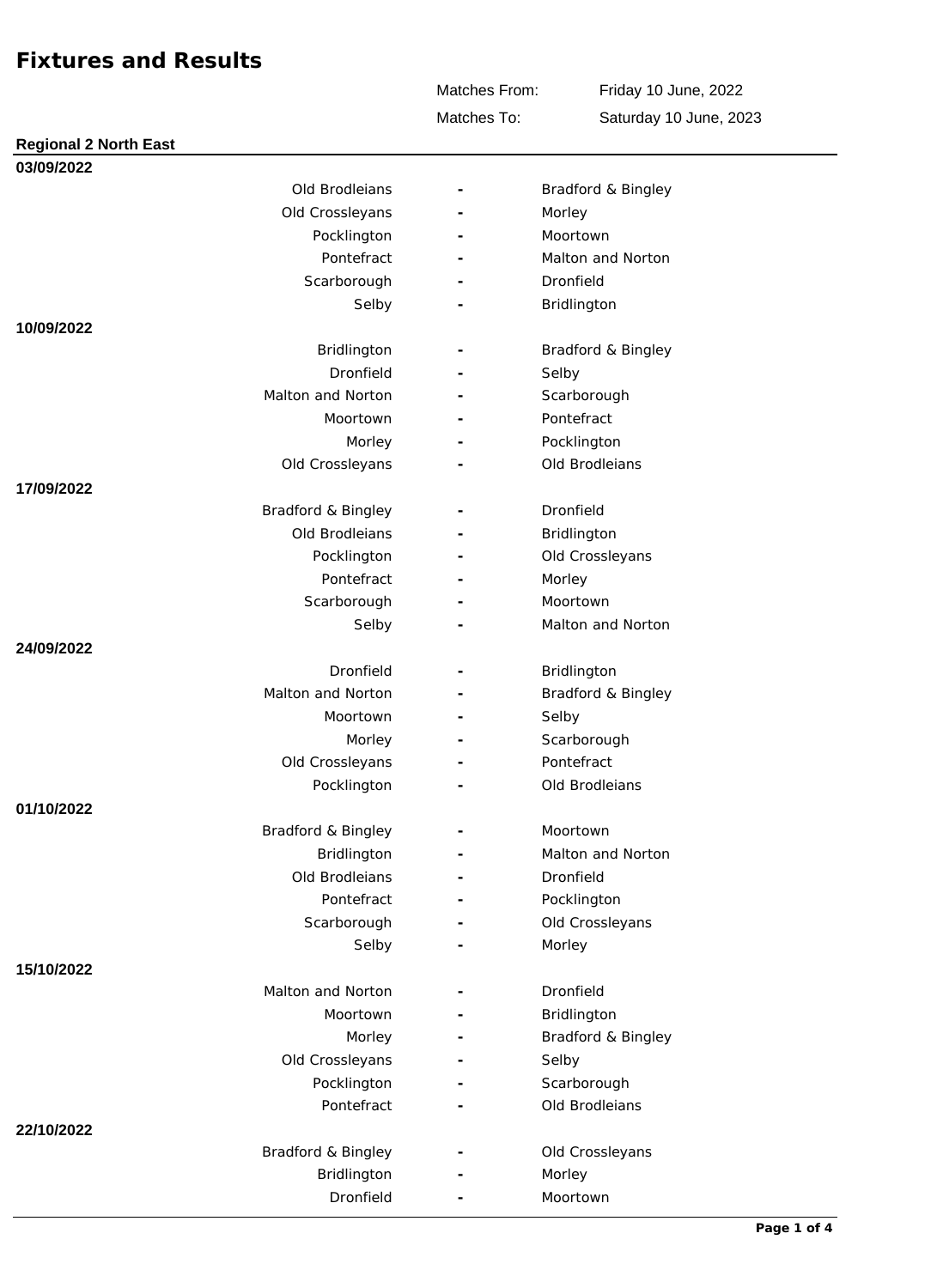|                                   | Matches From:  | Friday 10 June, 2022   |
|-----------------------------------|----------------|------------------------|
|                                   | Matches To:    | Saturday 10 June, 2023 |
| Old Brodleians                    | $\overline{a}$ | Malton and Norton      |
| Scarborough                       |                | Pontefract             |
| Selby                             |                | Pocklington            |
| 29/10/2022                        |                |                        |
| Moortown                          |                | Malton and Norton      |
| Morley                            |                | Dronfield              |
| Old Crossleyans                   |                | Bridlington            |
| Pocklington                       |                | Bradford & Bingley     |
| Pontefract                        |                | Selby                  |
| Scarborough                       |                | Old Brodleians         |
| 05/11/2022                        |                |                        |
| Bradford & Bingley                |                | Pontefract             |
| Bridlington                       |                | Pocklington            |
| Dronfield                         |                | Old Crossleyans        |
| Malton and Norton                 |                | Morley                 |
| Old Brodleians                    |                | Moortown               |
| Selby                             |                | Scarborough            |
| 12/11/2022                        |                |                        |
| Morley                            |                | Moortown               |
| Old Crossleyans                   |                | Malton and Norton      |
| Pocklington                       |                | Dronfield              |
| Pontefract                        |                | Bridlington            |
| Scarborough                       |                | Bradford & Bingley     |
| Selby                             |                | Old Brodleians         |
| 26/11/2022                        |                |                        |
| Bradford & Bingley<br>Bridlington |                | Selby<br>Scarborough   |
| Dronfield                         |                | Pontefract             |
| Malton and Norton                 |                | Pocklington            |
| Moortown                          |                | Old Crossleyans        |
| Old Brodleians                    |                | Morley                 |
| 03/12/2022                        |                |                        |
| Bradford & Bingley                |                | Bridlington            |
| Old Brodleians                    |                | Old Crossleyans        |
| Pocklington                       |                | Morley                 |
| Pontefract                        |                | Moortown               |
| Scarborough                       |                | Malton and Norton      |
| Selby                             |                | Dronfield              |
| 10/12/2022                        |                |                        |
| Bridlington                       |                | Old Brodleians         |
| Dronfield                         |                | Bradford & Bingley     |
| Malton and Norton                 |                | Selby                  |
| Moortown                          |                | Scarborough            |
| Morley                            |                | Pontefract             |
| Old Crossleyans                   |                | Pocklington            |
| 17/12/2022                        |                |                        |
| Bradford & Bingley                |                | Malton and Norton      |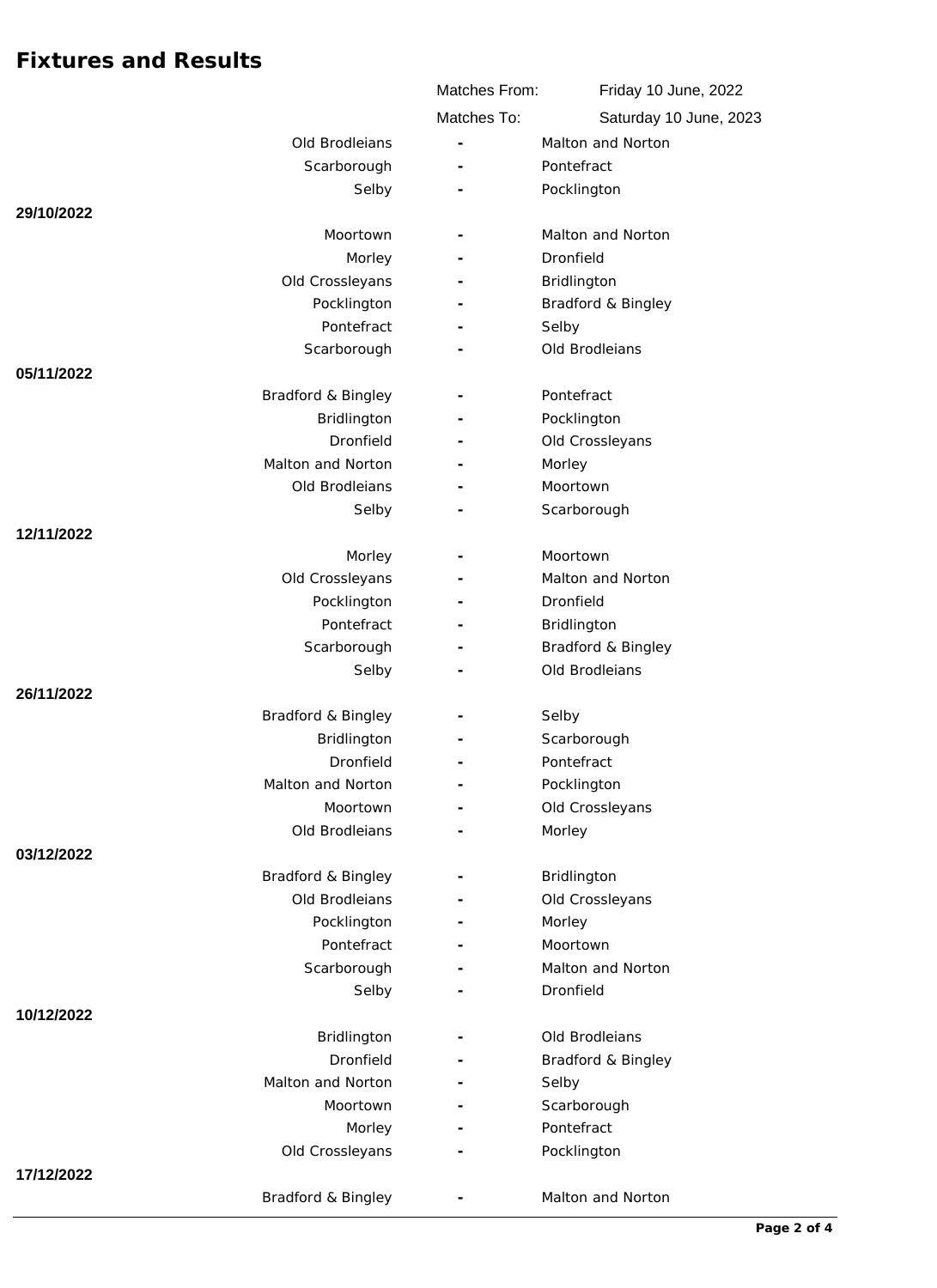|                                  | Matches From:                                            | Friday 10 June, 2022           |
|----------------------------------|----------------------------------------------------------|--------------------------------|
|                                  | Matches To:                                              | Saturday 10 June, 2023         |
| Bridlington                      | $\overline{\phantom{m}}$                                 | Dronfield                      |
| Old Brodleians                   |                                                          | Pocklington                    |
| Pontefract                       | $\overline{\phantom{0}}$                                 | Old Crossleyans                |
| Scarborough                      | $\overline{\phantom{a}}$                                 | Morley                         |
| Selby                            |                                                          | Moortown                       |
| 07/01/2023                       |                                                          |                                |
| Dronfield                        |                                                          | Old Brodleians                 |
| Malton and Norton                |                                                          | Bridlington                    |
| Moortown                         |                                                          | Bradford & Bingley             |
| Morley                           |                                                          | Selby                          |
| Old Crossleyans                  |                                                          | Scarborough                    |
| Pocklington                      |                                                          | Pontefract                     |
| 14/01/2023                       |                                                          |                                |
| Bradford & Bingley               |                                                          | Morley                         |
| Bridlington                      |                                                          | Moortown                       |
| Dronfield                        |                                                          | Malton and Norton              |
| Old Brodleians                   |                                                          | Pontefract                     |
| Scarborough                      |                                                          | Pocklington                    |
| Selby                            |                                                          | Old Crossleyans                |
| 21/01/2023                       |                                                          |                                |
| Malton and Norton                |                                                          | Old Brodleians                 |
| Moortown                         |                                                          | Dronfield                      |
| Morley                           |                                                          | Bridlington                    |
| Old Crossleyans                  |                                                          | Bradford & Bingley             |
| Pocklington                      |                                                          | Selby                          |
| Pontefract                       |                                                          | Scarborough                    |
| 28/01/2023<br>Bradford & Bingley |                                                          |                                |
| Bridlington                      |                                                          | Pocklington<br>Old Crossleyans |
| Dronfield                        | $\qquad \qquad \blacksquare$<br>$\overline{\phantom{a}}$ | Morley                         |
| Malton and Norton                |                                                          | Moortown                       |
| Old Brodleians                   |                                                          | Scarborough                    |
| Selby                            |                                                          | Pontefract                     |
| 11/02/2023                       |                                                          |                                |
| Moortown                         |                                                          | Old Brodleians                 |
| Morley                           |                                                          | Malton and Norton              |
| Old Crossleyans                  |                                                          | Dronfield                      |
| Pocklington                      |                                                          | Bridlington                    |
| Pontefract                       |                                                          | Bradford & Bingley             |
| Scarborough                      |                                                          | Selby                          |
| 18/02/2023                       |                                                          |                                |
| Bradford & Bingley               | $\overline{\phantom{a}}$                                 | Scarborough                    |
| Bridlington                      |                                                          | Pontefract                     |
| Dronfield                        |                                                          | Pocklington                    |
| Malton and Norton                |                                                          | Old Crossleyans                |
| Moortown                         |                                                          | Morley                         |
| Old Brodleians                   |                                                          | Selby                          |